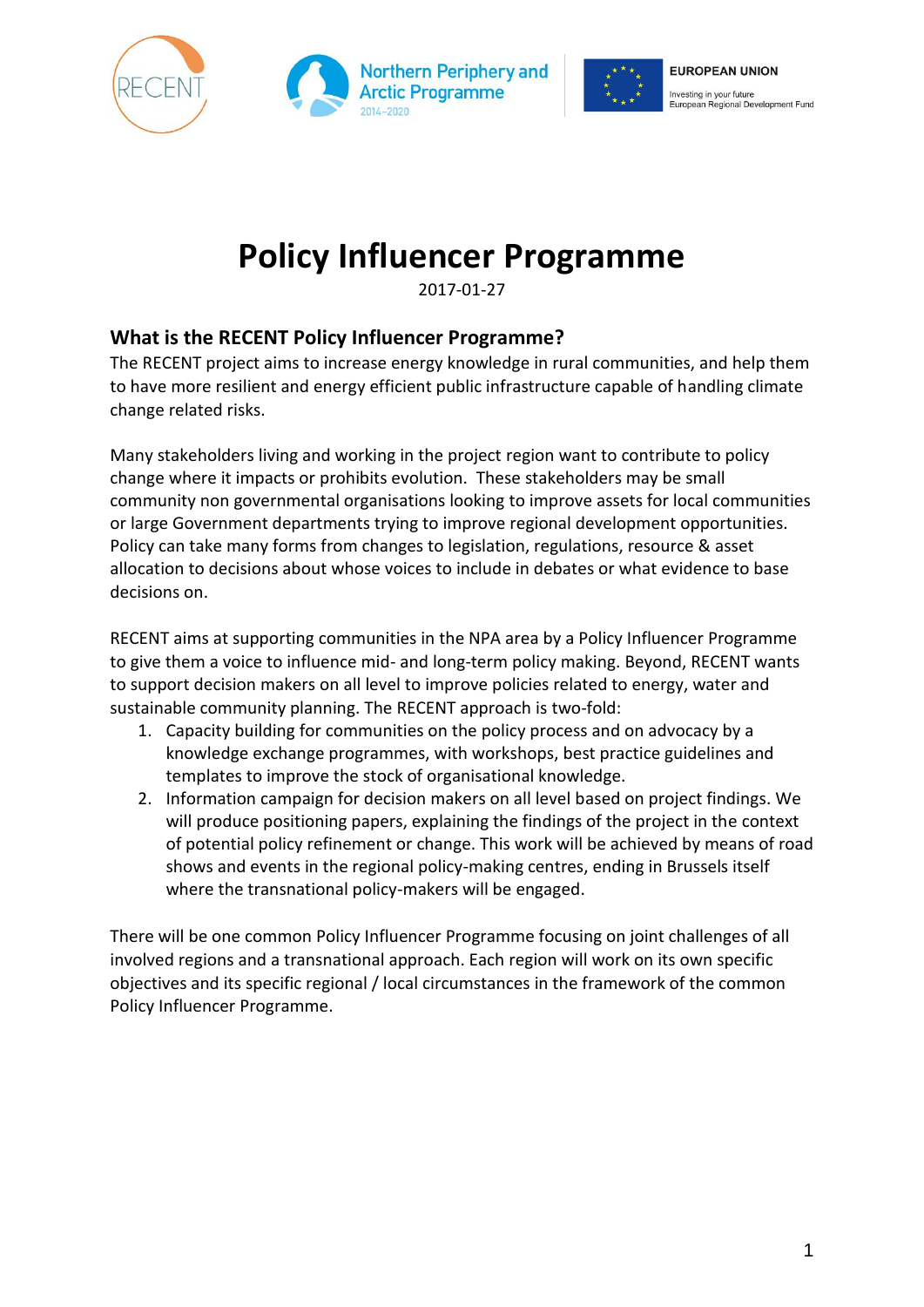





## **RECENT problem description**

The NPA area is characterised by a high quality but fragile natural environments. The 5 partner countries are some of the top regions of the world as regards the amount and quality of water. While water is abundant, to provide water services in these regions is energy intensive. Local communities in the Programme area face impacts of major global trends, such as climate change impacts, European policy development and rapid economic changes.

The RECENT partners in a joint workshop have identified the following barriers for communities to develop sustainable energy&water services:

- Lack of trust which also leads to difficulties to think and implement innovations
- Lack of skills, information and awareness
- Legislation and regulations are complicated and sometimes contradictory
- Short term planning is dominating, e.g. in form of short time pay back demand
- Entire economy based on growths and fossil fuel difficult to overcome on local level
- Harsh and cold climate with high energy demand
- Aging infrastructure with high investment needs
- Increasing housing area per person, more single households
- Support schemes are tailored often for large-scale operations or individual households. The 'community scale' in between, such as schemes run by local authorities, schools, cooperatives and community groups, has been overlooked.
- Urbanization as well as an aging population with different needs leading to less tax money available for support schemes and capacity building

In summary: The RECENT communities are small, remote, and face challenges by depopulation and brain-drain as well as a general lack of resources and capacities. To become less vulnerable and more resilient, communities need to:

- develop new fields of business and income, not least by using renewable sources of energy within public infrastructure and by focus on demand management as well as co-management of resources;
- increase knowledge and skills by capacity building and building networks;
- Implementation long-term strategic policies and measures.

#### **However, the scale of the challenges faced is often beyond the scope of the individual communities to cope with on their own, and requires**

- **a wide range of competences and expertise;**
- **Policy support by an efficient Multi-Level-Governance approach**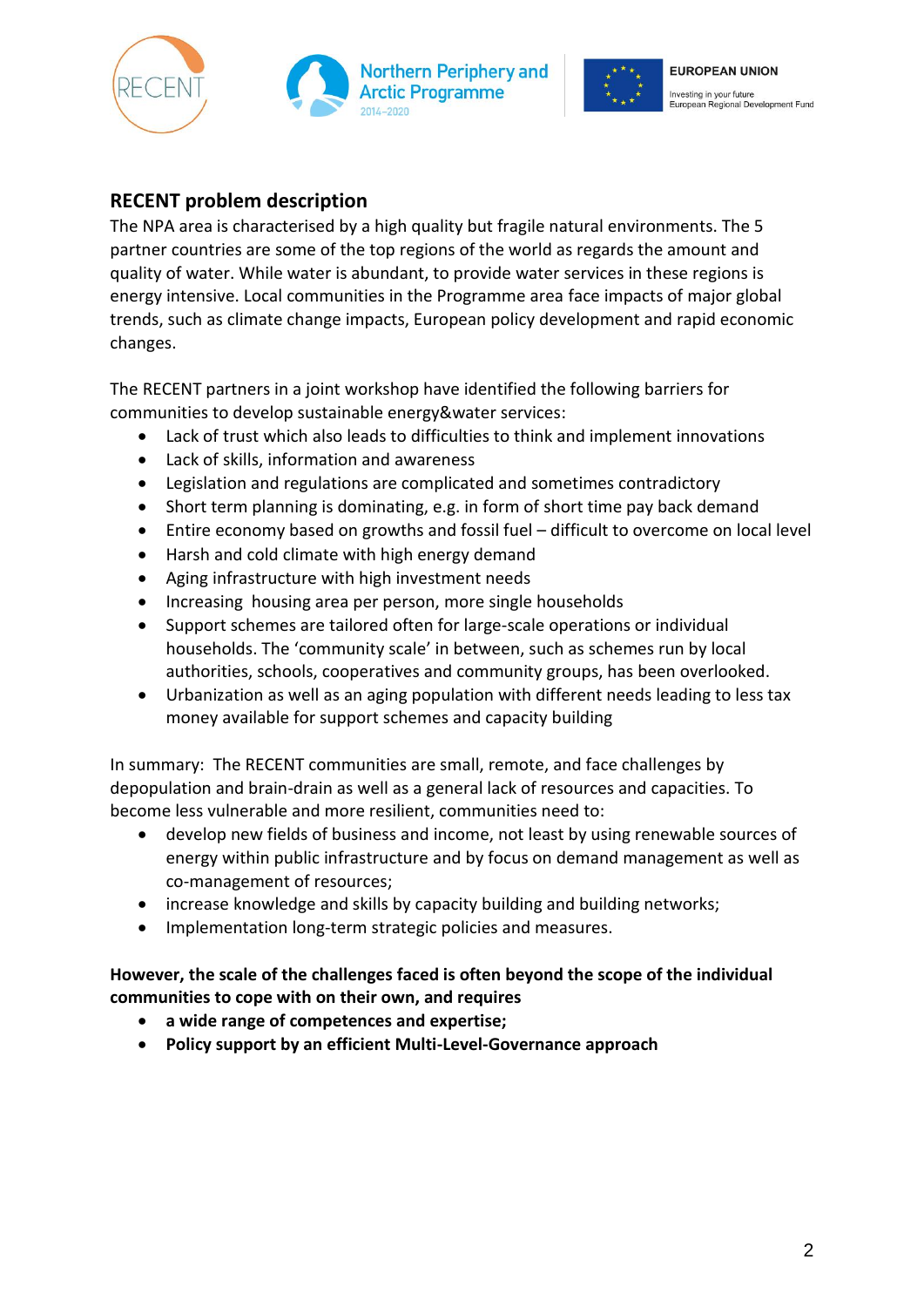





### **RECENT Stakeholder Analysis**

All RECENT partners implemented a Stakeholder Analysis to identify key stakeholders. There are significant commonalities which are summarized in the following table. Categorisation of how much effort of interaction is required has been done from the view of the RECENT team and the pilot communities which are eager to become more resilient and energy independent. It is obvious, that local and regional stakeholders for communities are key and a link to both the national and the European level.

| Α                                         | B                                                     |
|-------------------------------------------|-------------------------------------------------------|
| <b>Minimal effort</b>                     | <b>Keep informed</b>                                  |
| - International media & newsletters       | - Regional offices of national authorities            |
| - Experts on EU level                     | - Regional NGOs                                       |
| - National customer networks              | - Costumer networks                                   |
| - International business networks         | - International networks                              |
|                                           | - Municipal networks)                                 |
|                                           | - National media                                      |
|                                           | - Consults, consulting companies                      |
|                                           | - Network of Energy Agencies                          |
|                                           | - Websites, social media                              |
|                                           | - National business networks and branch organisations |
| C                                         | D                                                     |
| <b>Keep satisfied</b>                     | <b>Key Players</b>                                    |
| - Regional offices for EU programmes      | - Local authorities in the region                     |
| - Regional funding programs               | - Regional authorities                                |
| - Participants at seminars & other events | - Regional Energy Agency and similar organisations    |
| - Regional media                          | - (Regional) Universities                             |
| - Experts from relevant companies         | - Regional branch organisations & business networks   |
| - Special interest magazines              | - Regional education and training programs, teachers  |
| - Experts from international partners     | and multipliers                                       |
| - National funding bodies                 |                                                       |
| - Relevant national authorities           |                                                       |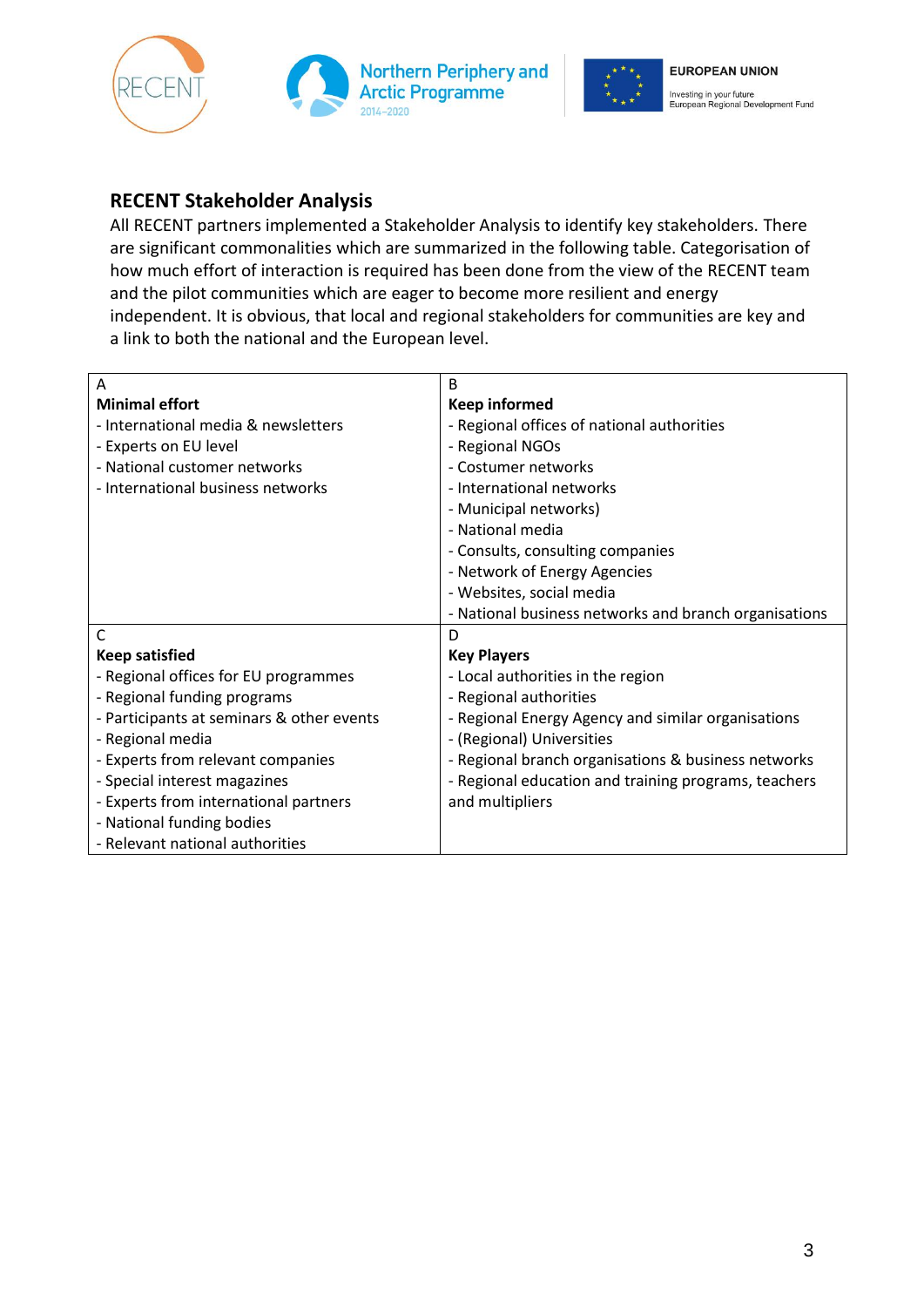





## **Policy Analysis**

Based on the joint expert workshop in Jokkmokk, March 2016

In 2008, the so-called EU '20-20-20' climate and energy package has been adopted. It committed the EU to increase its share of energy consumed from renewable resources to 20%; reduce greenhouse gas emissions by 20%; and increase energy efficiency by 20% - all by 2020. In this context, local and regional authorities were encouraged to contribute to these objectives by developing their own targets and strategies locally. In many cases, local and regional authorities are dependent on communities and other types of initiatives to reach their targets. With an increase in the number of approaches involving different levels of government, the problem of overall coherence arose. MLG aims to support public authorities to achieve more coherencies between these different approaches.

For the RECENT area, the following policy challenges could be identified:

- Europe is relatively heterogeneous, too big for a One Size fits all policy. EU policies are relatively broad and much depends on national implementation what makes joint work across countries more complicated.
- EU policy making is seen to be far away and difficult to understand and to influence; more information about EU policies needed for local decision.
- Linking command and control mechanism to policies in a clear and transparent way which also is accessible and understandable for small communities.
- Matching policies with new technical solutions and demands.

#### **Key RECENT Policy Recommendation: Multi-Level-Governance approach**

Communities in the NPA area are facing specific challenges. To overcome barriers in the implementation of truly sustainable energy & water services, an integrated resource governance across environmental structures should be pursued. This requires communication across administrative boundaries. By this, significant technical, ecological and social potential can be tapped to reach European environmental, energy and climate targets. A MLG approach will deliver win-win results for all levels.

"Multi-Level Governance means coordinated action by the European Union, the Member States and Local and Regional authorities, based on partnership…to create and implement EU policies. It leads to responsibility being shared between the different tiers of government."

*The Committee of the Regions, 2009 White Paper*